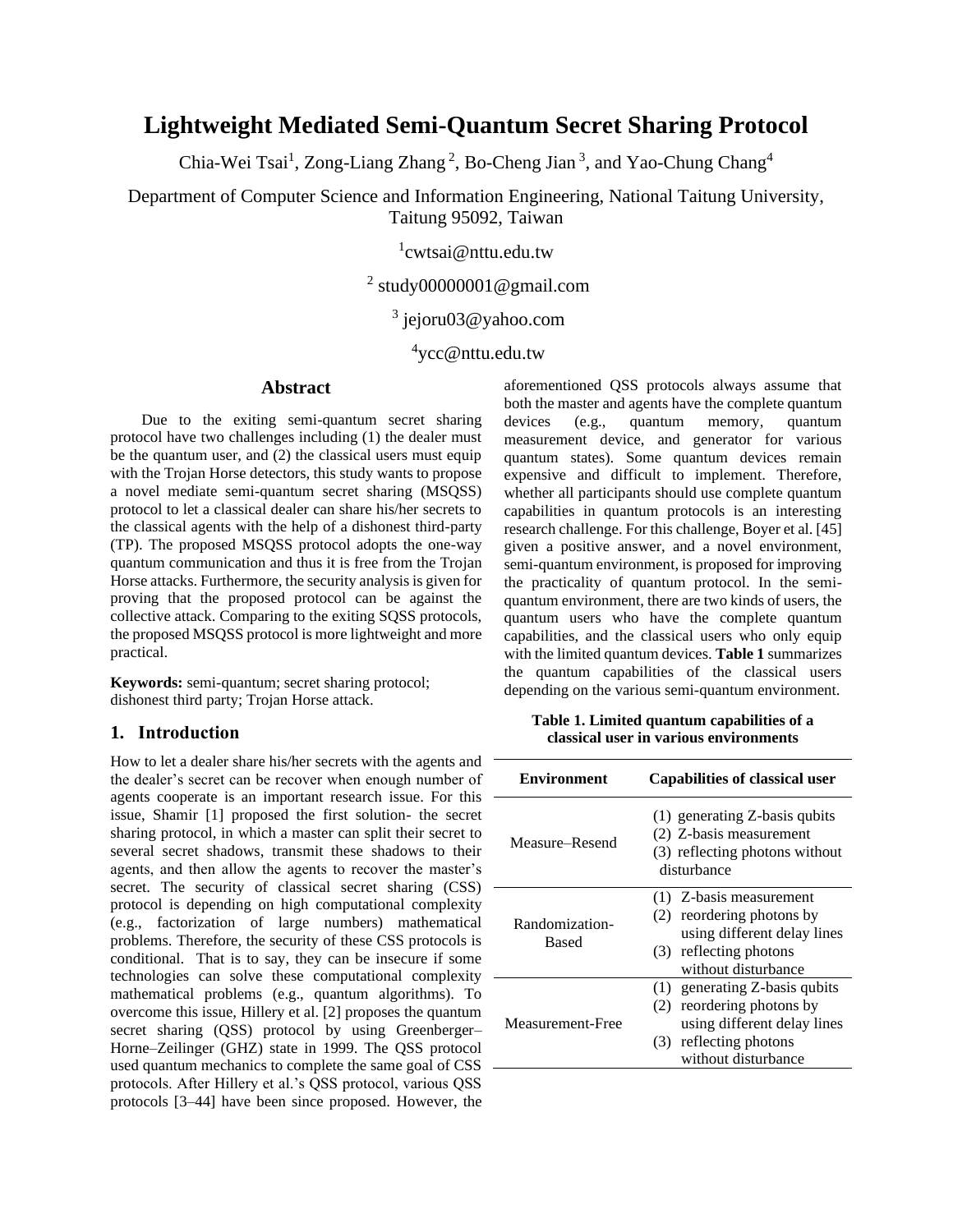|                    | (1) Z-basis measurement       |
|--------------------|-------------------------------|
| Unitary-Operation- | (2) generating Z-basis qubits |
| Based              | (3) performing unitary        |
|                    | operations                    |

After Boyer et al. [45] proposed the first semi-quantum key distribution (SQKD) protocol, various quantum protocols were proposed, in which the semi-quantum secret sharing (SQSS) protocol is also an important research issue. There are literatures [46-60] proposed for this issue. In 2011, Li et al. [46] proposed the first SQSS protocol to let the dealer Alice (the quantum user) share her secrets with two agents, Bob and Charlie (the classical users) by using GHZtype state. Wang et al. [47] used the two-particle entangled states to design SQSS protocol. Li et al. [48] proposed the first n-party SQSS protocol using the product states, and then this design was improved by Yang and Hwang [49]. [50] proposed a SQSS protocol let Alice can share her secrets with the agents immediately without needing an additional transmission of  $s \bigoplus k_{Alice}$ . In 2016, Gao et al. [48] proposed a multiparty SQSS scheme that used Bell states. In 2018, Yi and Tong [50] proposed the multiparty SQSS protocol, which used a unique two-particle entangled state. In 2019, Tsai et al. [60] also used W state to propose SQSS protocol. However, the existing SQSS protocols have the two challenges which including (1) whether let a classical user can be the dealer to share his/her secret or not, (2) the classical users must equip with the additional detectors for avoiding the Trojan Horse attacks (that violate the original intention of the semi-quantum environment obviously).

In view of this, this study wants to adopt the concept of mediated semi-quantum key distribution protocol [61] to overcome the 1<sup>st</sup> challenge; that is, a classical dealer can share his/her secret with the classical agent with the help of the dishonest three-party (TP). For the  $2<sup>nd</sup>$  challenge, the one-way quantum communication manner will be used to let the proposed protocol can be free from the Trojan Horse attacks, and thus the classical users do not equip with any additional detector. Furthermore, the classical users only the two quantum capabilities including (1) performing the single qubit unitary operations, and (2) measuring qubits with Z-basis  $\{|0\rangle, |1\rangle\}$ . Therefore, the proposed protocol still is lightweight and practical.

The rest of this paper is organized as follows: Section 2 describes the entanglement characteristic between the GHZ state and Hadamard operation, and then the processes of MSQSS are presented in Section 3. The security of the proposed MSQSS protocol is analyzed in Section 4. Finally, a conclusion and the directions for future studies are provided in Section 5.

# **2. Entanglement characteristic between GHZ state and Hadamard operation**

Before describing the processes of the proposed MSQSS protocol, this study firstly indicates the property between GHZ state and Hadamard operation, where the general form of GHZ state and the Hadamard operation are shown respectively as follows:

$$
|\Psi\rangle_{12\cdots n} = \frac{1}{\sqrt{2}} (|x_1 x_2 \cdots x_n\rangle \pm |\overline{x_1 x_2 \cdots x_n}\rangle)_{12\cdots n},
$$
  
where  $x_i \in \{0, 1\}.$   

$$
H = \frac{1}{\sqrt{2}} [(|0\rangle + |1\rangle)\langle 0| + (|0\rangle - |1\rangle)\langle 1|].
$$

Here, we take the two kinds of 3-particles GHZ state (i.e.,  $|\Psi^{\pm}\rangle_{123} = \frac{1}{\sqrt{2}}$  $\frac{1}{\sqrt{2}}(|x_1x_2x_n\rangle \pm |\overline{x_1x_2x_n}\rangle)_{123})$  as the example to explain the properties between GHZ state and Hadamard operation. There are three situations to show these properties including (1) performing Hadamard operation one particle of GHZ state, (2) performing Hadamard operation on any two particles of GHZ state, and (3) performing Hadamard operation on each particle of GHZ state.

**Situation 1:** when performing Hadamard operation one particle of GHZ state, the GZH state will become as follows:

$$
H \otimes I \otimes I |\Psi^{\pm}\rangle_{123} = \frac{1}{2} (|0\rangle_{1} (|x_{2}x_{3}\rangle \pm |\overline{x_{2}x_{3}}\rangle)_{23}
$$
  
+ |1\rangle\_{1} ((-1)^{x\_{1}} |x\_{2}x\_{3}\rangle   
+ (-1)^{\overline{x}\_{1}} |\overline{x\_{2}x\_{3}}\rangle)\_{23})  

$$
I \otimes H \otimes I |\Psi^{\pm}\rangle_{123} = \frac{1}{2} (|0\rangle_{2} (|x_{1}x_{3}\rangle \pm |\overline{x_{1}x_{3}}\rangle)_{13}
$$
  
+ |1\rangle\_{2} ((-1)^{x\_{2}} |x\_{1}x\_{3}\rangle   
+ (-1)^{\overline{x}\_{2}} |\overline{x\_{1}x\_{3}}\rangle)\_{13})  

$$
I \otimes I \otimes H |\Psi^{\pm}\rangle_{123} = \frac{1}{2} (|0\rangle_{3} (|x_{1}x_{2}\rangle \pm |\overline{x_{1}x_{2}}\rangle)_{12}
$$
  
+ |1\rangle\_{3} ((-1)^{x\_{3}} |x\_{1}x\_{2}\rangle   
+ (-1)^{\overline{x}\_{3}} |\overline{x\_{1}x\_{2}}\rangle)\_{12})

According to the above-mentioned equations, we can find out which the remaining qubits still are entangled if the qubit performed by Hadamard is measured using Z-basis  $\{|0\rangle, |1\rangle\}$ . Therefore, the dealer and agents can use the qubits to check eavesdroppers in this situation.

**Situation 2:** performing Hadamard operation on any two particles of GHZ state, the GHZ state will become as follows: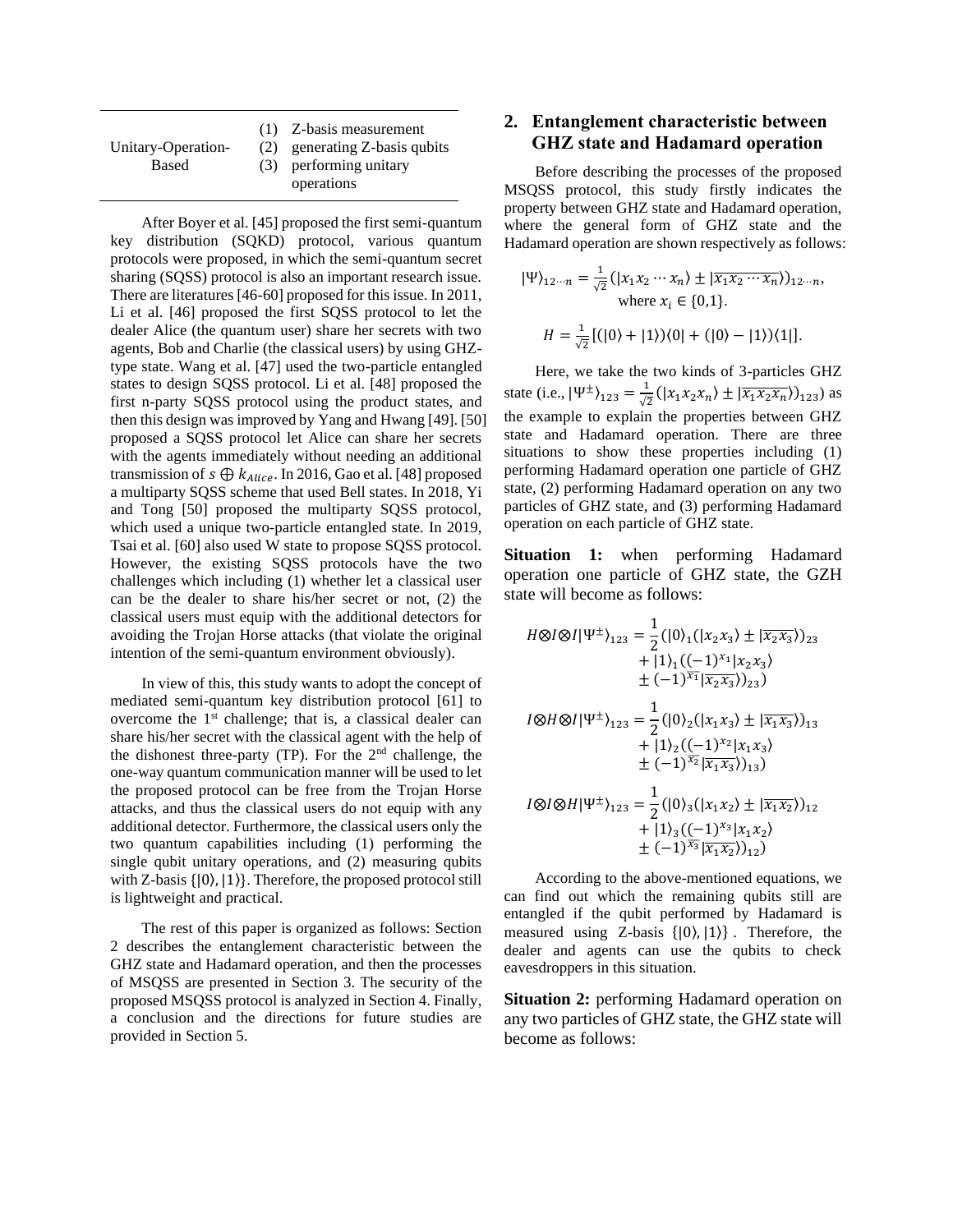$$
H \otimes H \otimes I|\Psi^{\pm}\rangle_{123} = \frac{1}{2\sqrt{2}} (|00\rangle_{12}(|x_3\rangle \pm |\overline{x_3}\rangle)_{3} + |01\rangle_{12}((-1)^{x_2}|x_3\rangle \pm (-1)^{\overline{x_2}}|\overline{x_3}\rangle)_{3} + |10\rangle_{12}((-1)^{x_1}|x_3\rangle \pm (-1)^{\overline{x_1}}|\overline{x_3}\rangle)_{3} + |11\rangle_{12}((-1)^{x_1+x_2}|x_3\rangle \pm (-1)^{\overline{x_1}+\overline{x_2}}|\overline{x_3}\rangle)_{3}) = \frac{1}{2\sqrt{2}} (|00\rangle_{12}(|x_3\rangle \pm |\overline{x_3}\rangle)_{3} + (-1)^{x_2}|01\rangle_{12}(|x_3\rangle \mp |\overline{x_3}\rangle)_{3} + (-1)^{x_1}|10\rangle_{12}(|x_3\rangle \mp |\overline{x_3}\rangle)_{3} + (-1)^{x_1+x_2}|11\rangle_{12}(|x_3\rangle \pm |\overline{x_3}\rangle)_{3}) = \frac{1}{2\sqrt{2}} (|00\rangle_{23}(|x_1\rangle \pm |\overline{x_1}\rangle)_{1} + |01\rangle_{23}((-1)^{x_3}|x_1\rangle \pm (-1)^{\overline{x_3}}|\overline{x_1}\rangle)_{1} + |10\rangle_{23}((-1)^{x_2}|x_1\rangle \pm (-1)^{\overline{x_2}}|\overline{x_3}\rangle)_{1} + |11\rangle_{23}((-1)^{x_2+x_3}|x_1\rangle = \frac{1}{2\sqrt{2}} (|00\rangle_{23}(|x_1\rangle \pm |\overline{x_1}\rangle)_{1} = \frac{1}{2\sqrt{2}} (|00\rangle_{23}(|x_1\rangle \mp |\overline{x_1}\rangle)_{1} + (-1)^{x_2}|10\rangle_{23}(|x_1\rangle \mp |\overline{x_3}\rangle)_{1} + (-1)^{x_2}|10\rangle_{23}(|x_1\rangle \mp |\overline{x_3}\rangle)_{1} + (-1)^{x_2}|10\rangle_{23}(|x_1\rangle \pm |\overline{x_1}\rangle)_{
$$

By observing the above-mentioned equations, we can know that the entanglement of GZH state is broke, but the measurement results of the qubits performed Hadamard operations can infer the measurement result of the remaining qubit in X-basis  $\{| + \rangle = \frac{1}{\epsilon}$  $\frac{1}{\sqrt{2}}(|0\rangle + |1\rangle), |-\rangle = \frac{1}{\sqrt{2}}$  $\frac{1}{\sqrt{2}}(|0\rangle |1\rangle$ }; that is to say, if the initial state is  $|\Psi^+\rangle_{123}$  and the measurement results of the qubits performed Hadamard operations is  $(0,0)$  or  $(1,1)$   $(0,1)$  or  $(1,0)$ ), the measurement result of the remaining qubit in X-basis will be  $| + \rangle$  ( $| - \rangle$ ). However, the dealer and the agents only perform Z-basis measurement, and thus the dealer and agent cannot use the measurement results of the qubits to share secrets or check eavesdroppers.

**Situation 3:** performing Hadamard operation on each particle of GHZ state, the GHZ state will become as follows:

$$
H \otimes H \otimes H|\Psi^+\rangle_{123} = \frac{1}{4}(2|000\rangle
$$
  
+  $((-1)^{x_2+x_3} + (-1)^{\overline{x_2}+\overline{x_3}})|011\rangle$   
+  $((-1)^{x_1+x_3} + (-1)^{\overline{x_1}+\overline{x_3}})|101\rangle$   
+  $((-1)^{x_1+x_2} + (-1)^{\overline{x_1}+\overline{x_2}})|110\rangle)_{123}$   
=  $\frac{1}{2}(|000\rangle + (-1)^{x_2+x_3}|011\rangle$   
+  $(-1)^{x_1+x_3}|101\rangle$   
+  $(-1)^{x_1+x_2}|110\rangle)_{123}$ 

 $H\otimes H\otimes H|\Psi^-\rangle_{123}$ 

$$
= \frac{1}{4} \left( ((-1)^{x_3} - (-1)^{\overline{x_3}}) |001\rangle
$$
  
+  $((-1)^{x_2} - (-1)^{\overline{x_2}}) |010\rangle$   
+  $((-1)^{x_1} - (-1)^{\overline{x_1}}) |100\rangle$   
+  $((-1)^{x_1+x_2+x_3} - (-1)^{\overline{x_1}+\overline{x_2}+\overline{x_3}}) |111\rangle \right)_{123}$   
=  $\frac{1}{2} ((-1)^{x_3} |001\rangle + (-1)^{x_2} |010\rangle$   
+  $(-1)^{x_1} |100\rangle$   
+  $(-1)^{x_1+x_2+x_3} |111\rangle \right)_{123}$ 

Here, we can find out that XOR value of all measurement results with Z-basis will be 0 if the initial state is  $|\Psi^+\rangle_{123}$ ; otherwise, the XOR value will be 1. Therefore, the dealer and agent can use the measurement results of the qubits to share secrets or check eavesdroppers in this situation.

# **3. Proposed Lightweight MSQSS Protocol**

Before describing the processes of the proposed protocol, this study explains the environment assumptions and the quantum capabilities of the dealer and the agents. In the proposed protocol, there are four participants including the three-party TP, the dealer, Alice, and the two agents, Bob and Charlie, in which all participants are the classical users except TP. Alice has the two quantum capabilities: (1) performing single qubit operations including Hadamard operation and  $\sigma_z = |0\rangle\langle 0| - |1\rangle\langle 1|$  operation, and (2) measuring qubits in Z-basis. Bob and Charlie both have the two quantum capabilities: (1) performing Hadamard operation, and (2) measuring qubits in Z-basis. TP is a quantum user which can generate GZH states and store these states. Here, for getting closer to reality, we take the trustworthiness level of TP as be dishonest; that is, the TP may perform any possible attacks to obtain the information about the secrets of Alice. Furthermore, there are quantum channels between TP and the other participants with the noise rate  $\varepsilon$ . Alice, Bob and Charlie have the authenticated classical channels (i.e.,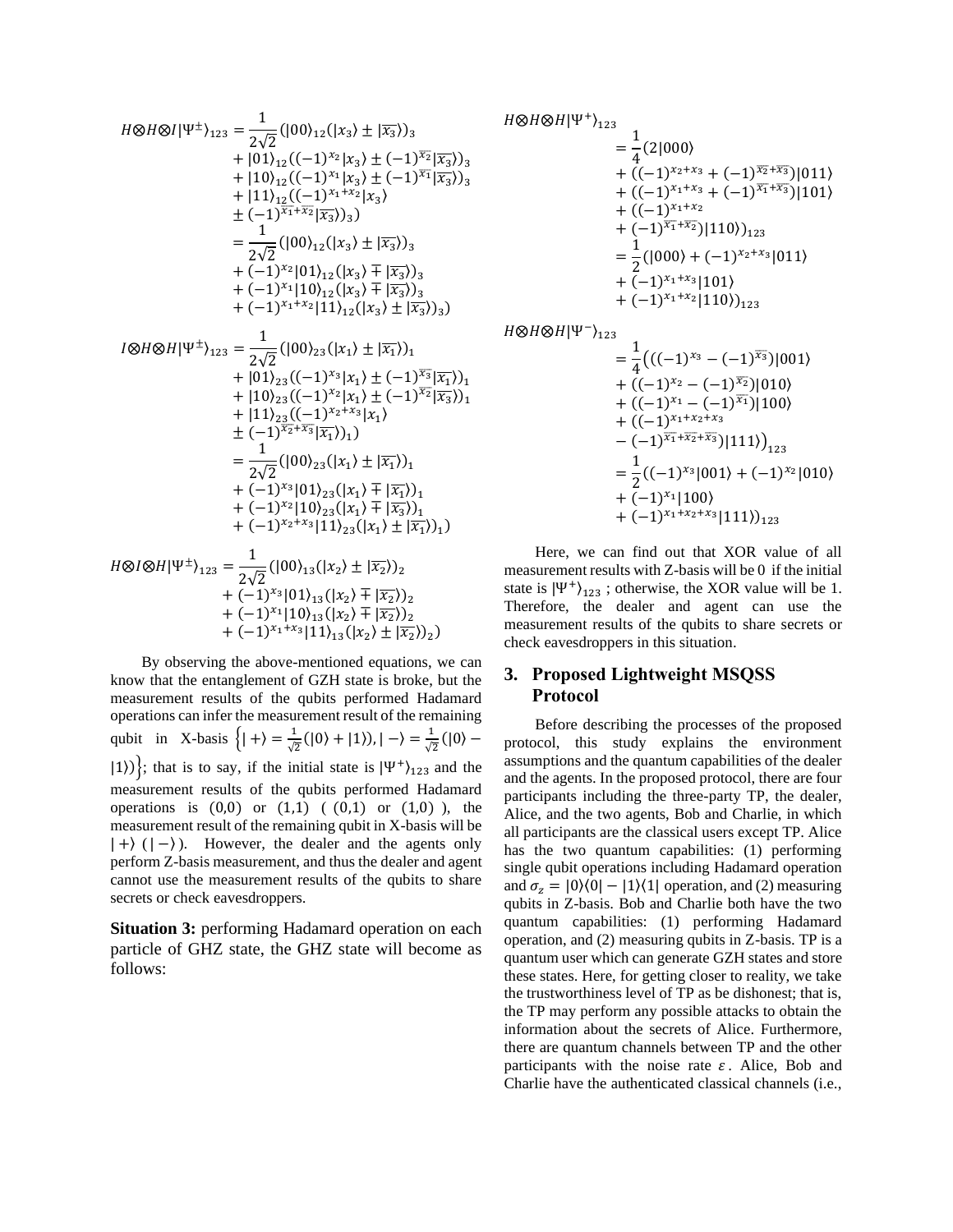the messages in the authenticated classical channel can be eavesdropped but cannot be modified).

This study assumes that Alice wants to share n-bit secret to Bob and Charlie with the help of TP. The processes of the proposed MSQSS protocol are descripted as follows (also shown in Figure 1).

- **Step 1.** TP generates the GHZ state  $|\Psi^+\rangle_{123}$ , sends the 1<sup>st</sup> particle to Alice and caches the remaining particles.
- **Step 2.** After receiving the qubit, Alice performs the identity operation *I* or  $\sigma_z$  operation on the qubit depending on her secret bit  $s^i$ , performs Hadamard operation H on the qubit with the probability of 50%, then she measures the qubit in Z-basis and stores the measurement result  $mr_A^i$ , where *i* indicates the *i*-th transmission. After achieving the abovementioned task, she will return "ACK" to TP.
- **Step 3.** After receiving "ACK" sent from Alice, TP send the 2<sup>nd</sup> and 3<sup>rd</sup> particles to Bob and Charlie, respectively.
- **Step 4.** Bob (Charlie) performs Hadamard operation on the received qubit with the probability of 50%, measures the qubit in Z-basis and then Bob (Charlie) stores the measurement result  $mr_b^i$  ( $mr_c^i$ ), where *i* also indicates the *i*-th transmission.
- TP, Alice, Bob and Charlie repeat the abovementioned steps (i.e., Step  $1 \sim 4$ ) 16n times.
- **Step 5.** According to Alice's, Bob's and Charlie's operations, there are 16 possible cases summarized in Table 2.

**Table 2. 16 possible cases among Alice's, Bob's, and Charlie's operations**

| Case | Alice's, Bob's,<br>and Charlie's<br><b>Operation</b> | <b>Purpose</b>                                                                                    |
|------|------------------------------------------------------|---------------------------------------------------------------------------------------------------|
| 1    | $I \cdot I \otimes I \otimes I$                      | All measurement results<br>are used to check TP or<br>eavesdroppers                               |
| 2    | $I \cdot I \otimes I \otimes H$                      | Alice's and Bob's<br>measurement results are<br>used to check TP or<br>eavesdroppers              |
| 3    | $I \cdot I \otimes H \otimes I$                      | Alice's and<br>Charlie's<br>measurement results<br>are<br>used to check TP<br>Ωr<br>eavesdroppers |

| 4  | $H \cdot I \otimes I \otimes I$          | Bob's<br>and<br>Charlie's<br>results<br>measurement<br>are<br>used to check<br>TP<br>or<br>eavesdroppers       |
|----|------------------------------------------|----------------------------------------------------------------------------------------------------------------|
| 5  | $I \cdot I \otimes H \otimes H$          | Discarding<br>the<br>measurement results                                                                       |
| 6  | $H \cdot I \otimes I \otimes H$          | Discarding<br>the<br>measurement results                                                                       |
| 7  | $H \cdot I \otimes H \otimes I$          | the<br>Discarding<br>measurement results                                                                       |
| 8  | $H \cdot I \otimes H \otimes H$          | Sharing a raw secret bit 0                                                                                     |
| 9  | $I \cdot \sigma_{Z} \otimes I \otimes I$ | A11<br>results<br>measurement<br>are used to check TP or<br>eavesdroppers                                      |
| 10 | $I \cdot \sigma_Z \otimes I \otimes H$   | Alice's<br>Bob's<br>and<br>measurement<br>results<br>are<br>used to check TP<br><sub>or</sub><br>eavesdroppers |
| 11 | $I \cdot \sigma_{Z} \otimes H \otimes I$ | Alice's and<br>Charlie's<br>measurement<br>results<br>are<br>used to check TP<br>or<br>eavesdroppers           |
| 12 | $H \cdot \sigma_Z \otimes I \otimes I$   | Charlie's<br>Bob's<br>and<br>results<br>measurement<br>are<br>used to check TP<br>or<br>eavesdroppers          |
| 13 | $I \cdot \sigma_{Z} \otimes H \otimes H$ | Discarding<br>the<br>measurement results                                                                       |
| 14 | $H \cdot \sigma_Z \otimes I \otimes H$   | Discarding<br>the<br>measurement results                                                                       |
| 15 | $H \cdot \sigma_Z \otimes H \otimes I$   | Discarding<br>the<br>measurement results                                                                       |
| 16 | $H \cdot \sigma_Z \otimes H \otimes H$   | Sharing a raw secret bit 1                                                                                     |

Alice, Bob, and Charlie announce the information about whether they perform Hadamard operations or not in each round, and then they use the measurement results to check TP or eavesdroppers by using the authenticated classical channels in the appropriate cases (i.e., Case 1, 2, 3, 4, 9, 10, 11 and 12). If the error rate is more than the preset threshold (we can use the noise rate of the quantum channel as the preset threshold), the participants will abort this session and restart the protocol. Otherwise, the participants can share the raw shadow bits in Case 8 and 16.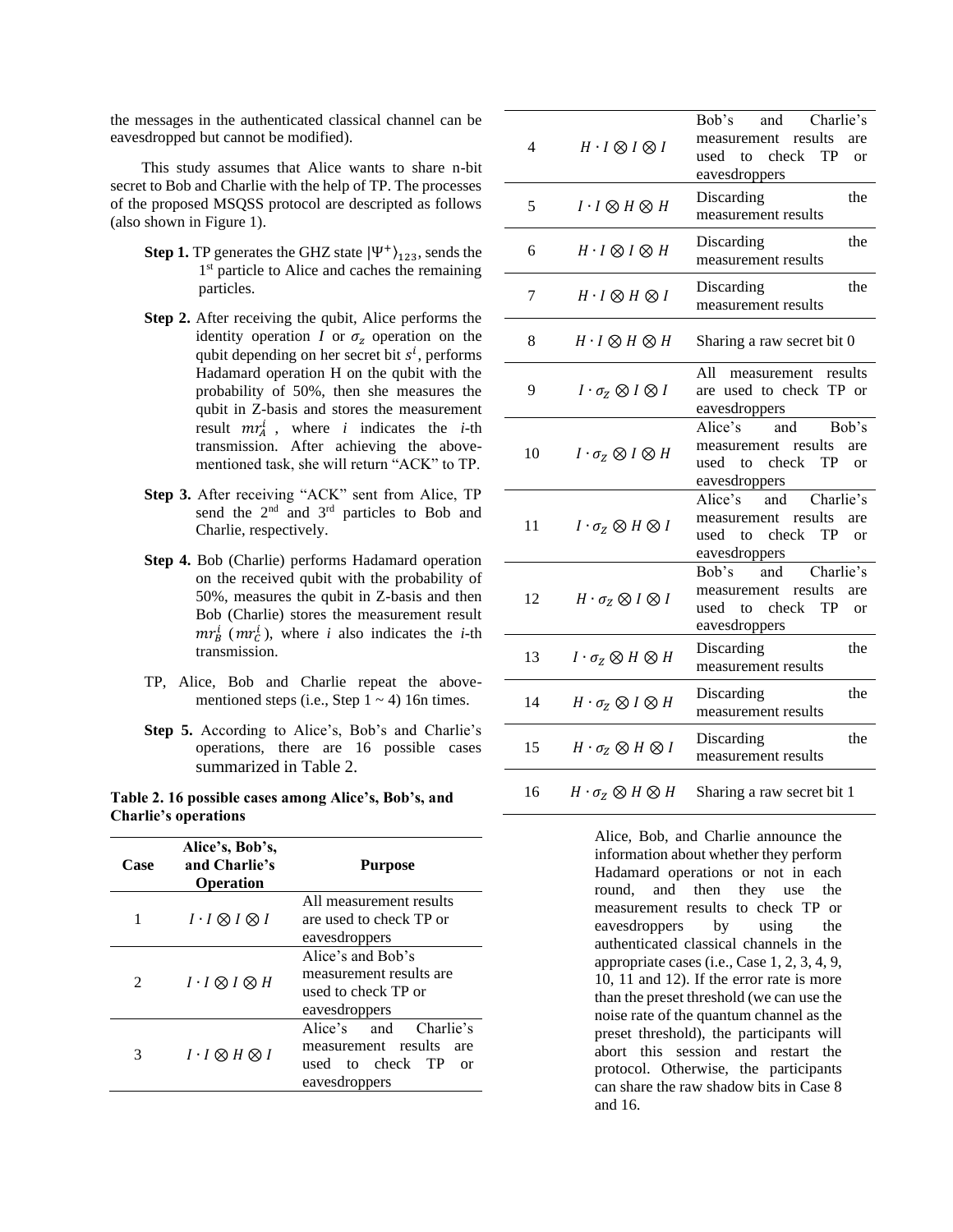**Step 6.** Alice chooses the part of the raw shadow bits as the checking bits, and requests Bob and Charlie to announces the values in the corresponding positions. Then, Alice check the values depending on her operations. If the error rate is more than the preset threshold, this session will be aborted, and a new session will be launched. Otherwise, Alice, Bob, and Charlie will take the remaining raw shadow bit



**protocol**

#### **4. Security Analysis**

In this section, we analyze the security of the proposed MSQSS protocol. In terms of security analysis, the collective attack is an especially important class of attacks, and the assumption of attacker's power in the collective

attack is more powerful than the individual attack (e.g., the intercept-and-resend attack). Thus, a complete analysis of the collective attack is given for proving the security of the proposed MSQSS protocol firstly, and then we also describe that the proposed MSQSS protocol is free from the Trojan Horse attacks.

#### **4-1 Collective Attack**

In the proposed MSQSS protocol, because the TP has many advantages over the other insider or outsider attackers, the study wants to prove that the proposed protocol is robustness under TP execute the collective attack; that is, the TP's collective attack must be detected by the participants if the TP wants to obtain some information about the Alice's secret or the agents' secret shadows.

**Theorem 1**: the TP perform the collective attack (i.e., she/he performs a unitary operation  $U_e$  which must comply with the quantum mechanical theorems) to attack the qubit that sent to Alice, Bob and Charlie. However, there is no strategy of the collective attack (i.e., no unitary operation) that allows Eve to obtain information about the participants' secret key without being detected.

as the secret shadow bits  $\{s_A^1, s_A^2, \dots, s_A^n\},\$  ${s_B^1, s_B^2, \dots, s_B^n}$  and  ${s_C^1, s_C^2, \dots, s_C^n}$ , respectively. Then, Alice will announce  $\{s_A^1, s_A^2, \cdots, s_A^n\}$ . When Bob and Charlie cooperate each other, they can recovery Alice's secret bit by  $s^j = s_A^j \oplus s_B^j \oplus s_C^j$ .

**Proof:** Before the TP send the particles of GHZ states to Alice, Bob and Charlie, the TP perform  $U_e$  on each GHZ state to insert her/his probe qubits  $E =$  $\{ |E_1\rangle, |E_2\rangle, \dots, |E_{16n}\rangle \}$ , the TP will keep the probe qubits in her/his hand, and then the TP can measure these qubits to extract the information about Alice's secret or the agents' secret shadows when the participants accomplish the protocol. To clear elaborate the proving processes, we take one kind of GZZ state,  $|\Psi\rangle_{123} = \frac{1}{\sqrt{2}}$  $\frac{1}{\sqrt{2}}(|000\rangle + |111\rangle)_{123}$ , as example. According to quantum mechanical theorems,  $U_e$  can be defined as follows:

$$
U_e|\Psi\rangle_{123} \otimes |E_i\rangle = \alpha_1|000\rangle|e_1\rangle + \alpha_2|100\rangle|e_2\rangle + \alpha_3|011\rangle|e_3\rangle + \alpha_4|111\rangle|e_4\rangle
$$

, where *i* also indicates the *i*-th transmission,  $|e_1\rangle$ ,  $|e_2\rangle$ ,  $|e_3\rangle$  and  $|e_4\rangle$  are four states that can be distinguished by Eve and  $|a_1|^2 + |a_2|^2 + |a_3|^2 +$  $|a_4|^2 = 1$ . Then, Alice performs the corresponding operations. Here, the qubit system become the four types depending on Alice's operations. If Alice perform  $I \cdot I$ ,  $I \cdot \sigma_z$ ,  $H \cdot I$ , or  $H \cdot \sigma_z$ , the qubit system will become the following systems, respectively.

$$
|0\rangle \otimes (\alpha_1|00\rangle|e_1\rangle + \alpha_3|11\rangle|e_3\rangle) + |1\rangle \otimes
$$
  
\n
$$
(\alpha_2|00\rangle|e_2\rangle + \alpha_4|11\rangle|e_4\rangle),
$$
  
\n
$$
|0\rangle \otimes (\alpha_1|00\rangle|e_1\rangle + \alpha_3|11\rangle|e_3\rangle) - |1\rangle \otimes
$$
  
\n
$$
(\alpha_2|00\rangle|e_2\rangle + \alpha_4|11\rangle|e_4\rangle),
$$
  
\n
$$
\frac{1}{\sqrt{2}} \begin{pmatrix} |0\rangle \otimes |[00\rangle \otimes (\alpha_1|e_1\rangle + \alpha_2|e_2\rangle) + | \\ |11\rangle \otimes (\alpha_3|e_3\rangle + \alpha_4|e_4\rangle) \end{pmatrix} +
$$
  
\n
$$
\frac{1}{\sqrt{2}} \begin{pmatrix} |0\rangle \otimes |[00\rangle \otimes (\alpha_1|e_1\rangle - \alpha_2|e_2\rangle) + | \\ |11\rangle \otimes (\alpha_3|e_3\rangle - \alpha_4|e_4\rangle) \end{pmatrix} +
$$
  
\n
$$
\frac{1}{\sqrt{2}} \begin{pmatrix} |0\rangle \otimes |[11\rangle \otimes (\alpha_3|e_3\rangle - \alpha_4|e_4\rangle) + |00\rangle \otimes (\alpha_1|e_1\rangle + \alpha_2|e_2\rangle) + | \\ |11\rangle \otimes |[00\rangle \otimes (\alpha_1|e_1\rangle + \alpha_2|e_2\rangle) + | \\ |11\rangle \otimes (\alpha_3|e_3\rangle + \alpha_4|e_4\rangle) \end{pmatrix}.
$$

Then, this study also summaries whole qubit systems after Bob and Charlie performed the corresponding operations in **Table 3**. Notice the quantum systems that will be discarded by the participants (i.e., Case 5~7 and Case 13~15 in **Table 2**) are not been discussed.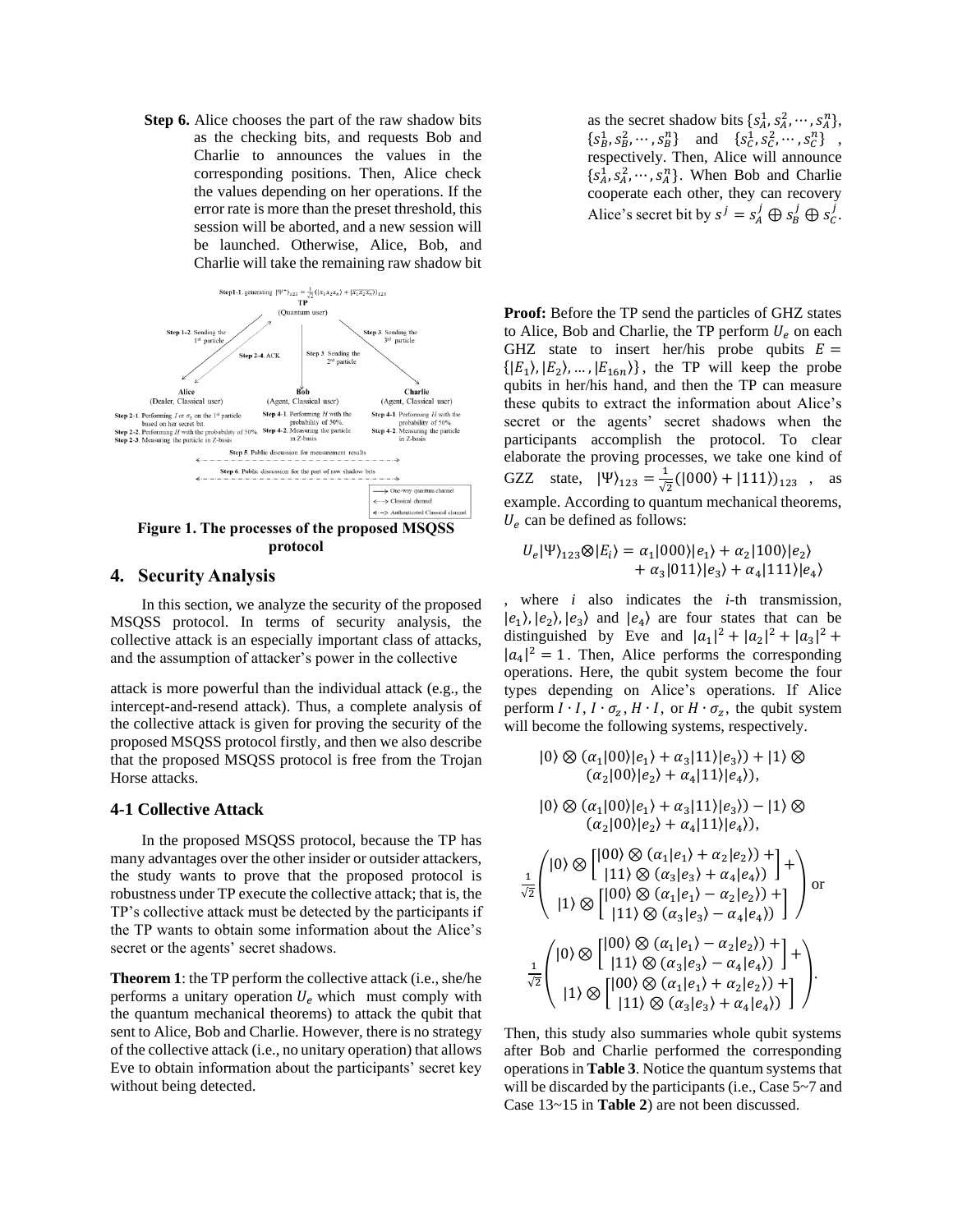| <b>Situation</b>                                | Alice's, Bob's and<br><b>Charlie's Operation</b> | <b>Quantum System</b>                                                                                                                                                                                                                                                                                                                      |
|-------------------------------------------------|--------------------------------------------------|--------------------------------------------------------------------------------------------------------------------------------------------------------------------------------------------------------------------------------------------------------------------------------------------------------------------------------------------|
|                                                 |                                                  | Alice's measurement result = $ 0\rangle$ :<br>ш                                                                                                                                                                                                                                                                                            |
| $\mathbf{1}$<br>$I \cdot I \otimes I \otimes I$ |                                                  | $\alpha_1 00\rangle e_1\rangle + \alpha_3 11\rangle e_3\rangle$                                                                                                                                                                                                                                                                            |
|                                                 |                                                  | Alice's measurement result = $ 1\rangle$<br>ш                                                                                                                                                                                                                                                                                              |
|                                                 |                                                  | $\alpha_2 00\rangle e_2\rangle + \alpha_4 11\rangle e_4\rangle$<br>Alice's measurement result =  0}:                                                                                                                                                                                                                                       |
|                                                 |                                                  |                                                                                                                                                                                                                                                                                                                                            |
| 2                                               | $I \cdot I \otimes I \otimes H$                  | $\frac{1}{\sqrt{2}}(\alpha_1 00\rangle e_1\rangle+\alpha_1 01\rangle e_1\rangle+\alpha_3 10\rangle e_3\rangle-\alpha_3 11\rangle e_3\rangle)$                                                                                                                                                                                              |
|                                                 |                                                  | Alice's measurement result = $ 1\rangle$                                                                                                                                                                                                                                                                                                   |
|                                                 |                                                  | $\frac{1}{\sqrt{2}}(\alpha_2 00\rangle e_2\rangle+\alpha_2 01\rangle e_2\rangle+\alpha_4 10\rangle e_4\rangle-\alpha_4 11\rangle e_4\rangle)$                                                                                                                                                                                              |
|                                                 |                                                  | Alice's measurement result = $ 0\rangle$ :                                                                                                                                                                                                                                                                                                 |
|                                                 |                                                  | $\frac{1}{\sqrt{2}}(\alpha_1 00\rangle e_1\rangle+\alpha_1 01\rangle e_1\rangle+\alpha_3 10\rangle e_3\rangle-\alpha_3 11\rangle e_3\rangle)$                                                                                                                                                                                              |
| 3                                               | $I \cdot I \otimes H \otimes I$                  | Alice's measurement result = $ 1\rangle$                                                                                                                                                                                                                                                                                                   |
|                                                 |                                                  | $\frac{1}{\sqrt{2}}(\alpha_2 00\rangle e_2\rangle+\alpha_2 01\rangle e_2\rangle+\alpha_4 10\rangle e_4\rangle-\alpha_4 11\rangle e_4\rangle)$                                                                                                                                                                                              |
|                                                 |                                                  | Alice's measurement result = $ 0\rangle$ :                                                                                                                                                                                                                                                                                                 |
|                                                 |                                                  | $ 00\rangle \otimes (\alpha_1 e_1\rangle + \alpha_2 e_2\rangle) +  11\rangle \otimes (\alpha_3 e_3\rangle + \alpha_4 e_4\rangle)$                                                                                                                                                                                                          |
| 4                                               | $H \cdot I \otimes I \otimes I$                  | Alice's measurement result = $ 1\rangle$                                                                                                                                                                                                                                                                                                   |
|                                                 |                                                  | $ 00\rangle \otimes (\alpha_1 e_1\rangle - \alpha_2 e_2\rangle) +  11\rangle \otimes (\alpha_3 e_3\rangle - \alpha_4 e_4\rangle)$<br>Alice's measurement result = $ 0\rangle$ :                                                                                                                                                            |
|                                                 |                                                  |                                                                                                                                                                                                                                                                                                                                            |
|                                                 |                                                  | $\frac{1}{\sqrt{2}}( 00\rangle\otimes(\alpha_1 e_1\rangle+\alpha_2 e_2\rangle+\alpha_3 e_3\rangle+\alpha_4 e_4\rangle)$                                                                                                                                                                                                                    |
|                                                 |                                                  | + $ 01\rangle \otimes (\alpha_1 e_1\rangle + \alpha_2 e_2\rangle - \alpha_3 e_3\rangle - \alpha_4 e_4\rangle)$<br>+ $ 10\rangle \otimes (\alpha_1 e_1\rangle + \alpha_2 e_2\rangle - \alpha_3 e_3\rangle - \alpha_4 e_4\rangle)$<br>+ $ 11\rangle\otimes(\alpha_1 e_1\rangle+\alpha_2 e_2\rangle+\alpha_3 e_3\rangle+\alpha_4 e_4\rangle)$ |
| 5                                               | $H \cdot I \otimes H \otimes H$                  | Alice's measurement result = $ 1\rangle$                                                                                                                                                                                                                                                                                                   |
|                                                 |                                                  | $\frac{1}{\sqrt{2}}( 00\rangle\otimes(\alpha_1 e_1\rangle-\alpha_2 e_2\rangle+\alpha_3 e_3\rangle-\alpha_4 e_4\rangle)$                                                                                                                                                                                                                    |
|                                                 |                                                  | + $ 01\rangle \otimes (\alpha_1 e_1\rangle - \alpha_2 e_2\rangle - \alpha_3 e_3\rangle + \alpha_4 e_4\rangle)$                                                                                                                                                                                                                             |
|                                                 |                                                  | + $ 10\rangle \otimes (\alpha_1 e_1\rangle - \alpha_2 e_2\rangle - \alpha_3 e_3\rangle + \alpha_4 e_4\rangle)$                                                                                                                                                                                                                             |
|                                                 |                                                  | + $ 11\rangle\otimes(\alpha_1 e_1\rangle-\alpha_2 e_2\rangle+\alpha_3 e_3\rangle-\alpha_4 e_4\rangle)$<br>Alice's measurement result = $ 0\rangle$ :                                                                                                                                                                                       |
|                                                 |                                                  | $\alpha_1 00\rangle e_1\rangle + \alpha_3 11\rangle e_3\rangle$                                                                                                                                                                                                                                                                            |
| 6 - 10                                          | $I \cdot \sigma_{Z} \otimes I \otimes I$         | Alice's measurement result = $ 1\rangle$                                                                                                                                                                                                                                                                                                   |
|                                                 |                                                  | $\alpha_2 00\rangle e_2\rangle + \alpha_4 11\rangle e_4\rangle$ Alice's measurement result =  0}:                                                                                                                                                                                                                                          |
|                                                 |                                                  |                                                                                                                                                                                                                                                                                                                                            |
| $I \cdot \sigma_Z \otimes I \otimes H$<br>7     |                                                  | $\frac{1}{\sqrt{2}}(\alpha_1 00\rangle e_1\rangle+\alpha_1 01\rangle e_1\rangle+\alpha_3 10\rangle e_3\rangle-\alpha_3 11\rangle e_3\rangle)$                                                                                                                                                                                              |
|                                                 |                                                  | Alice's measurement result = $ 1\rangle$                                                                                                                                                                                                                                                                                                   |
|                                                 |                                                  | $\frac{1}{\sqrt{2}}(\alpha_2 00\rangle e_2\rangle+\alpha_2 01\rangle e_2\rangle+\alpha_4 10\rangle e_4\rangle-\alpha_4 11\rangle e_4\rangle)$                                                                                                                                                                                              |
| 8                                               | $I \cdot \sigma_Z \otimes H \otimes I$           | Alice's measurement result = $ 0\rangle$ :                                                                                                                                                                                                                                                                                                 |
|                                                 |                                                  | $\frac{1}{\sqrt{2}}(\alpha_1 00\rangle e_1\rangle+\alpha_1 01\rangle e_1\rangle+\alpha_3 10\rangle e_3\rangle-\alpha_3 11\rangle e_3\rangle)$                                                                                                                                                                                              |
|                                                 |                                                  | Alice's measurement result = $ 1\rangle$                                                                                                                                                                                                                                                                                                   |
|                                                 |                                                  | $\frac{1}{\sqrt{2}}(\alpha_2 00\rangle e_2\rangle+\alpha_2 01\rangle e_2\rangle+\alpha_4 10\rangle e_4\rangle-\alpha_4 11\rangle e_4\rangle)$                                                                                                                                                                                              |

**Table 3.** the corresponding quantum systems with the participants' operations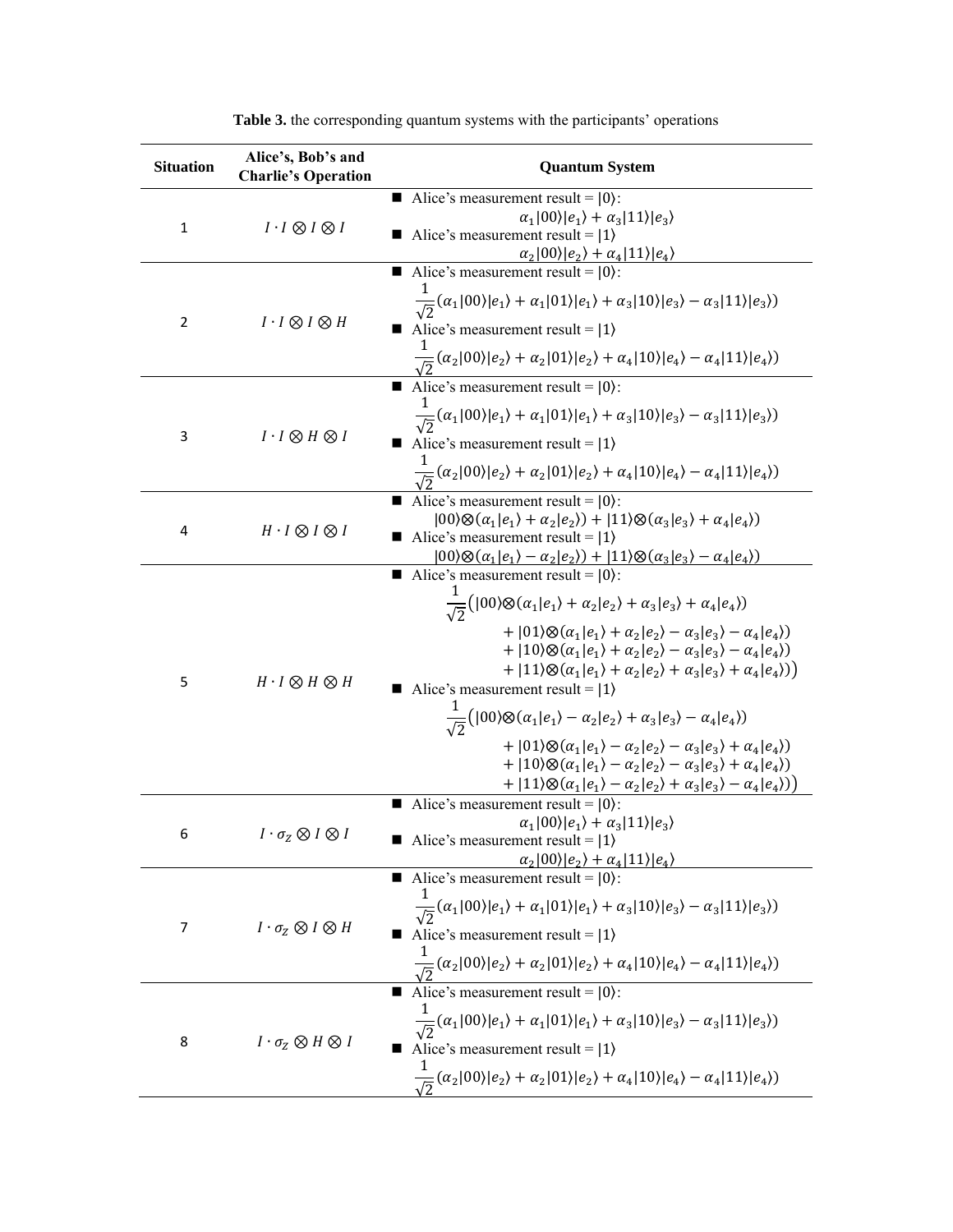| 9  | $H \cdot \sigma_{Z} \otimes I \otimes I$ | Alice's measurement result = $ 0\rangle$ :<br>$ 00\rangle \otimes (\alpha_1 e_1\rangle - \alpha_2 e_2\rangle) +  11\rangle \otimes (\alpha_3 e_3\rangle - \alpha_4 e_4\rangle)$<br>Alice's measurement result = $ 1\rangle$<br>$(00)\otimes(\alpha_1 e_1\rangle+\alpha_2 e_2\rangle)+(11)\otimes(\alpha_3 e_3\rangle+\alpha_4 e_4\rangle)$                                                                                                                                                                                                                                                                                                                                                                                                                                                                                                                                                                                                                                                                                              |
|----|------------------------------------------|-----------------------------------------------------------------------------------------------------------------------------------------------------------------------------------------------------------------------------------------------------------------------------------------------------------------------------------------------------------------------------------------------------------------------------------------------------------------------------------------------------------------------------------------------------------------------------------------------------------------------------------------------------------------------------------------------------------------------------------------------------------------------------------------------------------------------------------------------------------------------------------------------------------------------------------------------------------------------------------------------------------------------------------------|
| 10 | $H \cdot \sigma_{z} \otimes H \otimes H$ | Alice's measurement result = $ 0\rangle$ :<br>$\frac{1}{\sqrt{2}}( 00\rangle\otimes(\alpha_1 e_1\rangle-\alpha_2 e_2\rangle+\alpha_3 e_3\rangle-\alpha_4 e_4\rangle)$<br>+ $ 01\rangle\otimes(\alpha_1 e_1\rangle-\alpha_2 e_2\rangle-\alpha_3 e_3\rangle+\alpha_4 e_4\rangle)$<br>+ $ 10\rangle \otimes (\alpha_1 e_1\rangle - \alpha_2 e_2\rangle - \alpha_3 e_3\rangle + \alpha_4 e_4\rangle)$<br>+ $ 11\rangle\otimes(\alpha_1 e_1\rangle-\alpha_2 e_2\rangle+\alpha_3 e_3\rangle-\alpha_4 e_4\rangle)$<br>Alice's measurement result = $ 1\rangle$<br>$\frac{1}{\sqrt{2}}( 00\rangle \otimes (\alpha_1 e_1\rangle + \alpha_2 e_2\rangle + \alpha_3 e_3\rangle + \alpha_4 e_4\rangle)$<br>+ $ 01\rangle\otimes (\alpha_1 e_1\rangle + \alpha_2 e_2\rangle - \alpha_3 e_3\rangle - \alpha_4 e_4\rangle)$<br>+ $ 10\rangle \otimes (\alpha_1 e_1\rangle + \alpha_2 e_2\rangle - \alpha_3 e_3\rangle - \alpha_4 e_4\rangle)$<br>+ $ 11\rangle\otimes(\alpha_1 e_1\rangle+\alpha_2 e_2\rangle+\alpha_3 e_3\rangle+\alpha_4 e_4\rangle)$ |

Here, in the light of Table 4, the TP will adjust the parameters of  $U_e$  to pass the participants' detection in Step 5 and Step 6 of the proposed protocol. According to the proposed protocol, the participants use the measurement results (the part of raw shadow bits) to public discussion in Case 1~4 and Case 9~12 (Case 8 and 16). Firstly, the TP will set  $\alpha_2 = \alpha_3 = 0$  in Situation 1 and Situation 6 for passing the detections in Case 1 and Case 9, and then the TP can  $\alpha_1 | e_1 \rangle + \alpha_3 | e_3 \rangle = \alpha_2 | e_2 \rangle + \alpha_4 | e_4 \rangle = \vec{0}$  in Situation 2~4 and 7~9 for the detections in Case 2~4 and Case 10~12. Finally, to pass the detections in Case 8 and 16, TP can set  $\alpha_1 | e_1 \rangle + \alpha_2 | e_2 \rangle - \alpha_3 | e_3 \rangle - \alpha_4 | e_4 \rangle = \alpha_1 | e_1 \rangle - \alpha_2 | e_2 \rangle +$  $\alpha_3 |e_3\rangle - \alpha_4 |e_4\rangle = \vec{0}$  in Situation 5 and 10. Because the TP cannot know the participants' operations in advance, he/she must adjust  $U_e$  to pass all situations. According to  $\alpha_2 =$  $\alpha_3 = 0$  and  $\alpha_1 | e_1 \rangle + \alpha_2 | e_2 \rangle - \alpha_3 | e_3 \rangle - \alpha_4 | e_4 \rangle = \alpha_1 | e_1 \rangle \alpha_2|e_2\rangle + \alpha_3|e_3\rangle - \alpha_4|e_4\rangle = \vec{0}$ , we can infer that  $\alpha_1|e_1\rangle =$  $\alpha_4 | e_4$ , and then the result  $\alpha_1 | e_1 \rangle = \alpha_4 | e_4 \rangle = \vec{0}$  is also obtained from  $\alpha_1 | e_1 \rangle + \alpha_3 | e_3 \rangle = \alpha_2 | e_2 \rangle + \alpha_4 | e_4 \rangle = \vec{0}$ . Therefore, if the TP wants to obtain any information about the Alice's secret or the agents' shadows without been detected, he/she will set each probe qubit as be  $\hat{0}$ ; that is, he/she cannot measure the probe qubit to obtain any information.

#### **4-2 Trojan horse attack**

In terms of implementation-dependent attacks, Trojan horse attack [62,63] is common. In Trojan horse attack, the attacker can insert the probing photons into the qubits sent from the TP. Then, the attacker attempts to obtain Alice's, Bob's, Charlie's secret shadow bits using these probing photons. However, in the proposed protocol, the quantum transmission strategy of qubits works one way, implying that the qubits are only sent from the TP to the classical participants. Although the attacker can insert probing photons into each qubit, on information about the

participants' secret shadow bits cannot be extracted because the probing photons cannot be retrieved; that is, the attacker cannot recycle the probing photons. Therefore, the proposed protocol is free from the Trojan horse attacks. Hence, the classical participants do not need to be equipped with expensive Trojan horse detectors (such as the photon number splitter and optical wavelength filter devices) to avoid Trojan horse attacks.

#### **5. Conclusions**

This study proposes the first mediated SQSS protocol that let the classical dealer can share his/her secret with the classical agents with the help of the dishonest TP, in which the classical dealer and agents only equip the single-qubit unitary operations and Z basis measurement without any Trojan Horse detector. Comparing to the existing SQSS protocols, the proposed protocol is more lightweight than the existing SQSS protocols. Therefore, the proposed protocol solves the two challenges ((1) the dealer must be the quantum user, and (2) the classical users must equip with the Trojan Horse detectors) in the existing SQSS protocols. However, how to extend the proposed protocol to n-party agents is an important issue. We will take this issue as future work.

### **Acknowledgments**

This research was partially supported by the Ministry of Science and Technology, Taiwan, R.O.C. (Grant Nos. MOST 107-2218-E-143 -002 -MY2, MOST 106-2218-E-039-002-MY3 and MOST 107- 2627-E-006 -001-) and Bureau of Energy, Ministry of Economic Affairs, Taiwan (Grant No. 109-D0101-2).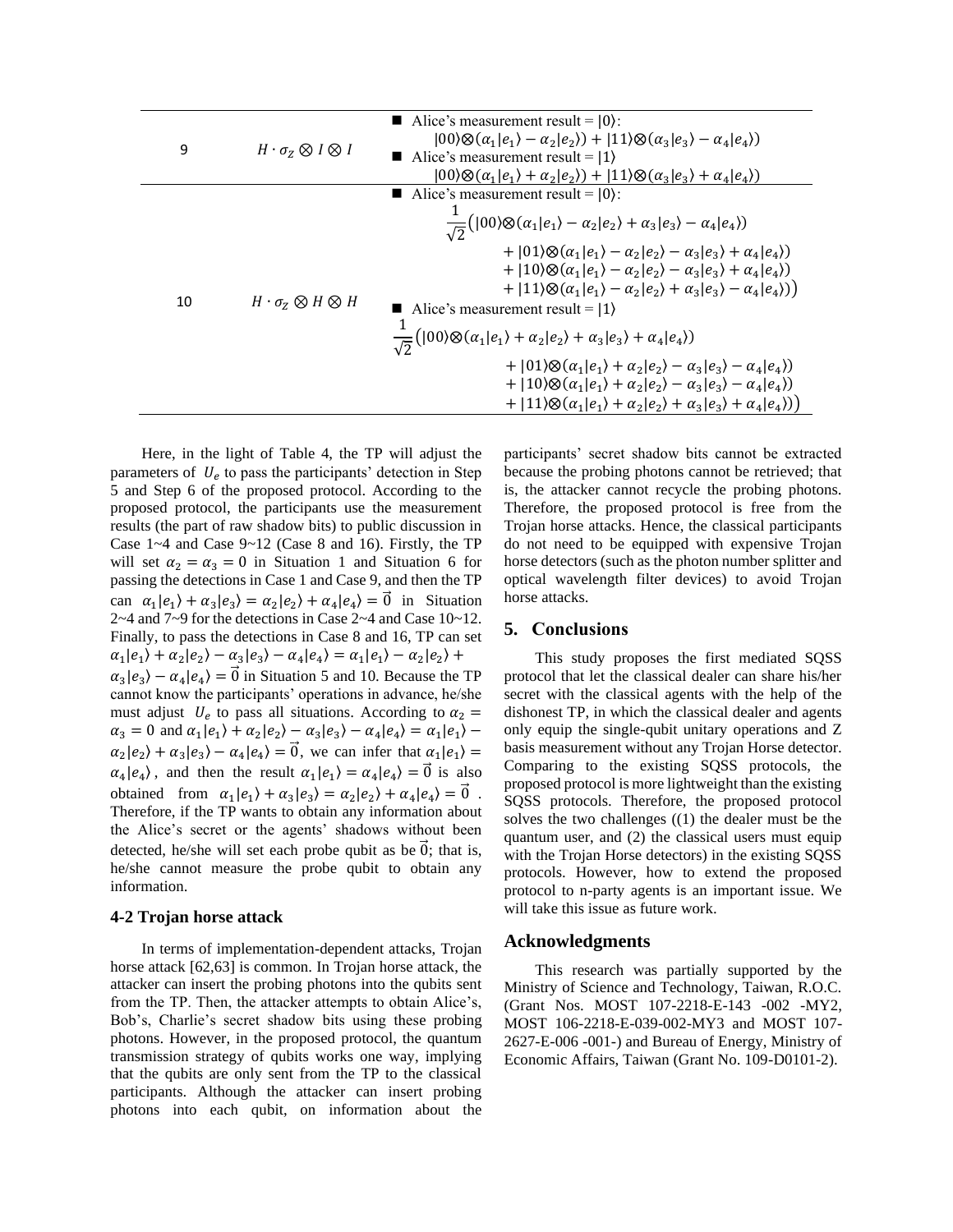## **References**

- [1] Shamir, Commun. ACM 22 (1979) 612.
- [2] M. Hillery, V. Buzk and A. Berthiaume, Phys. Rev. A 59 (1999) 1829.
- [3] A. Karlsson, M. Koashi and N. Imoto, Phys. Rev. A 59 (1999) 162.
- [4] V. Karimipour and A. Bahraminasab, Phys. Rev. A 65 (2000) 042320.
- [5] W. Tittel, H. Zbinden and N. Gisin, Phys. Rev. A 63 (2001) 042301.
- [6] H. F. Chau, Phys. Rev. A 66 (2002) 060302.
- [7] S. Bagherinezhad and V. Karimipour, Phys. Rev. A 67 (2003) 044302.
- [8] G. Guo and G. Guo, Phys. Lett. A 310 (2003) 247.
- [9] Y. M. Li, K. S. Zhang and K. C. Peng, Phys. Lett. A 324 (2004) 420.
- [10] A. M. Lance et al., Phys. Rev. Lett. 92 (2004) 177903.
- [11] L. Xiao, G. L. Long, F. G. Deng and J. W. Pan, Phys. Rev. A 69 (2004) 052307.
- [12] Schmid et al., Phys. Rev. Lett. 95 (2005) 230505.
- [13] F. G. Deng, G. L. Long and H. Y. Zhou, Phys. Lett. A 340 (2005) 43.
- [14] Y. Q. Zhang, X. R. Jin and S. Zhang, Phys. Lett. A 341 (2005) 380.
- [15] F. L. Yan and T. Gao, Phys. Rev. A 72 (2005) 012304.
- [16] S. K. Singh and R. Srikanth, Phys. Rev. A 71 (2005) 012328.
- [17] F. G. Deng, X. H. Li, H. Y. Zhou and Z. J. Zhang, Phys. Rev. A 72 (2005) 044302.
- [18] H. F. Wang, X. Ji and S. Zhang, Phys. Lett. A 358 (2006) 11.
- [19] C. M. Li, C. C. Chang and T. Hwang, Phys. Rev. A 73 (2006) 016301.
- [20] F. G. Deng et al., Phys. Lett. A 354 (2006) 190.
- [21] F. G. Deng, H. Y. Zhou and G. L. Long, J. Phys. A: Math. Theor. 39 (2006) 14089.
- [22] H. Takesue and K. Inoue, Phys. Rev. A 74 (2006) 012315.
- [23] Z. Y. Xue, Y. M. Yi and Z. L. Cao, Chinese Phys. B 15 (2006) 01421.
- [24] P. Zhou et al., Chinese Phys. Lett. 24 (2007) 2181.
- [25] Z. Y. Xue, Y. M. Yi and Z. L. Cao, Physica A 374 (2007) 119.
- [26] G. P. He, Phys. Rev. Lett. 98 (2007) 028901.
- [27] S. Lin, F. Gao, Q. Y. Wen and F. C. Zhu, Opt. Commun. 281 (2008) 4553.
- [28] J. Bogdanski, N. Rafiei and M. Bourennane, Phys. Rev. A 78 (2008) 062307.
- [29] Y. Xia, J. Song and H. S. Song, Opt. Commun. 281 (2008) 4946.
- [30] I. C. Yu, F. L. Lin and C. Y. Huang, Phys. Rev. A 78 (2008) 012344.
- [31] D. Markham and B. Sanders, Phys. Rev. A 78

(2008) 042309.

- [32] F. G. Deng, X. H. Li and H. Y. Zhou, Phys. Lett. A 372 (2008) 1957.
- [33] G. Gao, Quantum Inf. Process. 12 (2013) 55.
- [34] P. K. Sarvepalli and A. Klappenecker, Phys. Rev. A 80 (2009) 022321.
- [35] G. Gao, Opt. Commun. 282 (2009) 4464.
- [36] G. Gao, Commun. Theor. Phys. 52 (2009) 421.
- [37] G. Gao and L. P. Wang, Int. J. Theor. Phys. 49 (2010) 2852.
- [38] G. Gao, Opt. Commun. 283 (2010) 2997.
- [39] A. Keet, B. Fortescue, D. Markham and B. C. Sanders, Phys. Rev. A 82 (2010) 062315.
- [40] L. Hao, J. L. Li and G. L. Long, Sci. China-Phys. Mech. 53 (2010) 491.
- [41] L. Hao, C. Wang and G. L. Long, Opt. Commun. 284 (2011) 3639.
- [42] R. Rahaman and M. Parker, Phys. Rev. A 91 (2015) 022330.
- [43] A. Tavakoli, I. Herbauts, M. Zukowski and M. Bourennane, Phys. Rev. A 92 (2015) 030302.
- [44] A. Yin, Z. Wang and F. Fu, Mod. Phys. Lett. B 31 (2017) 1750150.
- [45] M. Boyer, D. Kenigsberg and T. Mor, Phys. Rev. Lett. 99 (2007) 140501.
- [46] Q. Li, W. H. Chan and D. Y. Long, Phys. Rev. A 82 (2010) 022303.
- [47] J. Wang, S. Zhang, Q. Zhang and C. J. Tang, Chinese Phys. Lett. 28 (2011) 100301.
- [48] L. Z. Li, D. W. Qiu and P. Mateus, J. Phys. A: Math. Theor. 26 (2013) 045304.
- [49] C. W. Yang and T. Hwang, Int. J. Quantum Info., Vol. 11, No. 5 (2013) 1350052.
- [50] C. Xie., L. Z Li, and D. W Qiu, Int. J. Theor. Phys., 54(2015):3819–3824.
- [51] Yi Xiang, Jun Liu, Ming-qiang Bai, Xue Yang, and Zhi-wen Mo, International Journal of Theoretical Physics, 58(9):2883–2892, 2019.
- [52] Chong-Qiang Ye and Tian-Yu Ye., Communications in Theoretical Physics, 70(6):661, 2018.
- [53] Zhulin Li, Qin Li, Chengdong Liu, Yu Peng, Wai Hong Chan, and Lvzhou Li., Quantum Information Processing, 17(10):285, 2018.
- [54] Ye Chong-Qiang, Ye Tian-Yu, He De, and Gan Zhi-Gang, International Journal of Theoretical Physics, pages 1–18, 2019.
- [55] Kun-Fei Yu, Jun Gu, Tzonelih Hwang, and Prosanta Gope. Quantum Information Processing, 16(8):194, 2017.
- [56] Aihan Yin, Zefan Wang, and Fangbo Fu. Modern Physics Letters B, 31(13):1750150, 2017.
- [57] G. Gao, Y. Wang and D. Wang, Mod. Phys. Lett. B 30 (2016) 1650130.